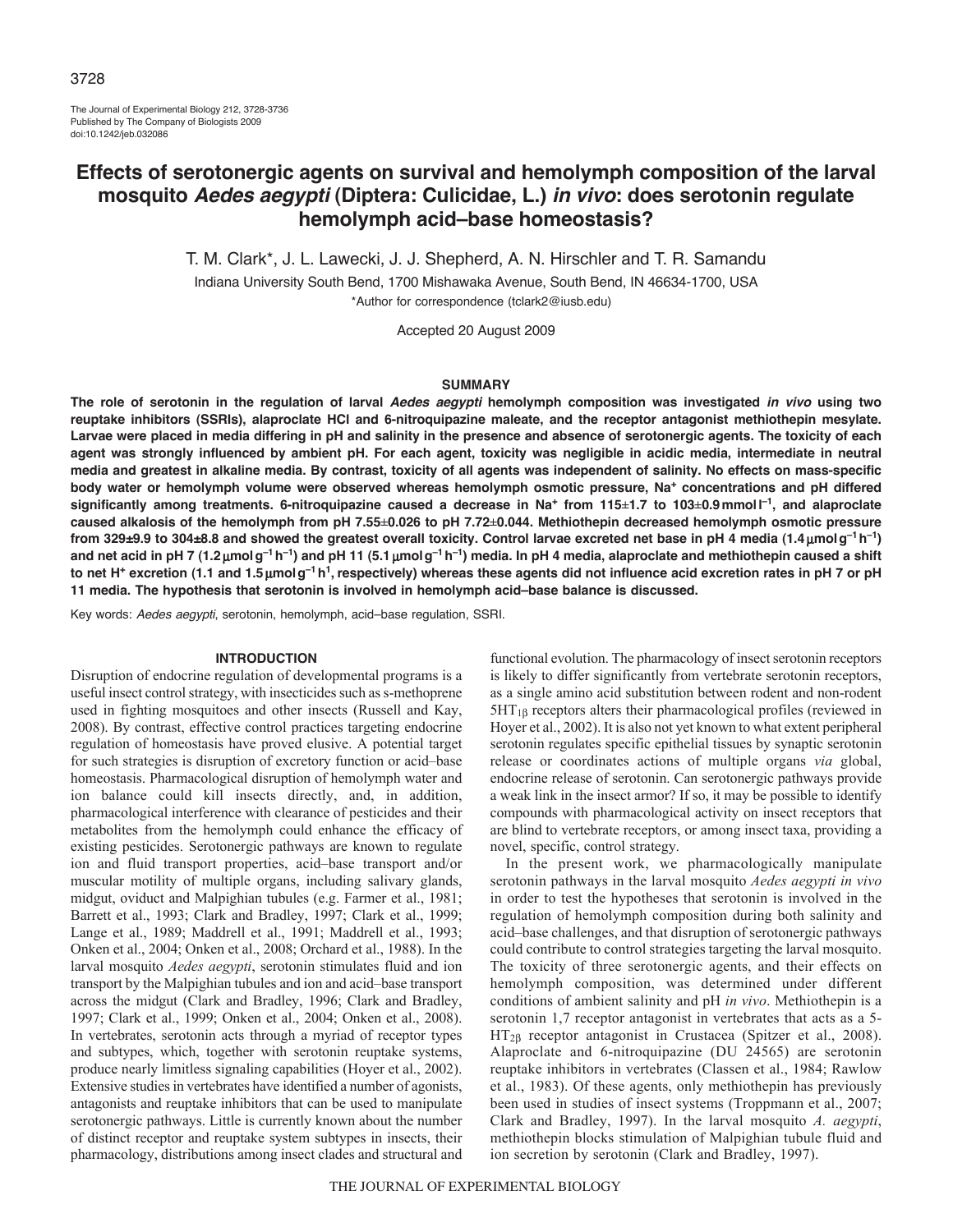The results of this investigation show that serotonergic agents can be used to disrupt hemolymph composition *in vivo*, and provide the first evidence for the regulation of hemolymph pH by an identified neurotransmitter or neurohormone in any insect. They also suggest that targeting endocrine regulation of excretion may provide more effective control under some environmental conditions than others.

### **MATERIALS AND METHODS Mosquitoes**

A colony of *Aedes aegypti* (L.) was established using eggs from the Florida Medical Entomology Laboratory, in Vero Beach, FL, USA. Eggs were hatched and larvae were maintained in deionized water on a 16h:8h L:D photoperiod at 26°C. Larvae were reared on ground TetraMin flakes (TetraWerke, Melle, Germany).

#### **Serotonergic agent and control solutions**

D,L-alanine, 2-[4-chlorophenyl]-1,1-dimethylethyl ester (henceforth called alaproclate) and 1-[10,11-dihydro-8-(methylthio) dibenzo[b,f]thiepin-10-yl[-4-piperazine mesylate (henceforth called methiothepin) were obtained from Sigma Aldrich (St Louis, MO, USA). 6-nitro-2-(1-piperazinyl)-quinoline maleate (henceforth called 6-nitroquipazine) was obtained from Research Biochemicals International (Natick, MA, USA). For assays across salinity and pH levels, stocks were prepared in 0.1% DMSO (dimethylsulphoxide) and assayed at final concentrations of  $1 \times 10^{-4}$  moll<sup>-1</sup>, except for methiothepin, which was assayed at  $1 \times 10^{-5}$  moll<sup>-1</sup> in 0.1% DMSO after early tests revealed high toxicity at  $1 \times 10^{-4}$  moll<sup>-1</sup>. Control larvae were assayed in 0.1% DMSO alone. For assays to determine the half-maximal lethal doses  $(LD<sub>50</sub>s)$ , all concentrations of 6nitroquipazine were assayed in 0.1% DMSO. The other agents were dissolved directly in deionized water then added to the assay solutions to give the final concentrations.

#### **Effects of serotonergic agents on total body water**

Larvae were maintained in deionized water, without food, for 24h in the presence of serotonergic agents or DMSO. Each larva was then removed, blotted dry and weighed to the nearest  $10\,\mu$ g using a Mettler Toledo AX 205 deltarange balance (Columbus, OH, USA). After drying the larva for 24h at 65°C, it was weighed again. The difference between wet mass and dry mass constitutes body water. The percentage body water was arcsin-transformed, then single factor analysis of variance (ANOVA) was used to determine whether significant differences existed in body water among treatments.

#### **Effects of serotonergic agents on hemolymph volume**

The effects of serotonergic agents on hemolymph volume were determined in fourth instar larvae reared in deionized water. After 1, 3 and 24h of exposure to treatment or control solutions, larvae were removed, blotted dry, then placed on tared pieces of Parafilm<sup>®</sup> (Pechiney Plastic Packaging, Menasha, WI, USA) and weighed to the nearest  $10\mu$ g as before. They were then torn open under a dissecting microscope. The hemolymph was immediately blotted away from the carcass using absorbent paper and the larva was reweighed. The difference in mass before and after removal of hemolymph represents an estimate of the hemolymph volume, and the proportion of total mass that was hemolymph is henceforth called percentage hemolymph. The percentage hemolymph was arcsintransformed, then single factor ANOVA was used to determine whether significant differences existed in hemolymph volume among treatments.

# **Effects of serotonergic agents on hemolymph osmotic pressure**

Third and fourth instar larvae were placed into small Petri dishes containing deionized water. Larvae were then exposed to treatment or control solutions, as described above. They were removed after 24 h of exposure, blotted dry and torn open with fine forceps. The hemolymph was collected using 5µl capillary tubing (Microcap, Drummond Scientific Co., Broomall, PA, USA). On average, somewhat less than  $0.5 \mu$ l of hemolymph can be obtained from each larva, so samples were pooled as necessary. Osmotic pressure was determined using a Wescor model 5500 vapor pressure osmometer (Logan, UT, USA), as follows. In order to minimize the characteristic melanization reaction of hemolymph, the sample disc was initially wetted with  $5\mu$ l of antioxidant solution, consisting of (in mmol<sup>1-1</sup>)  $KH_2PO_4$  (125), EDTA (0.4), octoyl sulphate (0.16), containing 15% methanol and adjusted to pH 3.6 (Heslop et al., 1996). Fiveµl of hemolymph was then added to the disc. The hemolymph osmotic pressure was then determined by assuming that the measured osmotic pressure was the mean of that of the antioxidant solution (determined separately) and the hemolymph.

## **Effects of serotonergic agents on hemolymph pH and Na+ concentrations**

Third and fourth instar larvae were placed into small Petri dishes containing deionized water. Treatment or control solutions were added as above. Hemolymph pH and  $Na<sup>+</sup>$  concentrations were determined using pH or Na<sup>+</sup> selective microelectrodes. Electrodes were made from double-barreled borosilicate omega dot capillary tubing [1.5mm outer diameter (OD), 0.75mm inner diameter (ID), FHC, Brunswick, ME, USA]. The glass tubing was washed with nitric acid, then with nanopure water (*R*>17MΩ) and oven dried. The reference barrel was cut short and capped with parafilm, and the resin barrel was inserted into a small hole in the top of a jar containing silanizing agent. Electrodes were pulled on a Kopf Model 720 needle/pipette puller (David Kopf Instruments, Tujunga, CA, USA). The resin tips were sylanized using 5% dimethyldichlorosilane (Sylon CT, Supelco, St Louis, MO, USA) and dried with gentle heat on a hot plate. The pH resin used was  $H^+$  ionophore 1 (Sigma Aldrich) whereas the Na<sup>+</sup> resin was Na<sup>+</sup> ionophore II (Sigma Aldrich). The tip of the silanized barrel was filled with resin and the barrel was backfilled with  $0.5 \text{ mol}$ <sup>1-1</sup> KCl. The reference (ground) barrel was also filled with  $0.5 \text{ mol}^{-1}$  KCl. The electrode tip was broken to reduce electrical resistance. Ag/AgCl electrodes were inserted into each barrel.

To determine hemolymph pH or  $Na<sup>+</sup>$  concentrations, a larva was rinsed in deionized water, blotted dry and torn open on Parafilm using fine forceps. A pH or  $Na<sup>+</sup>$  microelectrode with a grounded reference barrel was then immediately inserted into the drop of hemolymph. The voltage across the resin was measured using a high impedance amplifier (Iso-DAM8; World Precision Instruments, Sarasota, FL, USA), coupled to a Sable Systems Data Acquisitions System (Sable Systems, Henderson, NV, USA). Only those measurements that reached stable values within one minute were accepted. Voltage was converted to  $pH$  or  $Na<sup>+</sup>$  by reference to a standard curve. Na<sup>+</sup> standards consisted of 100 and 200 mmol<sup>1-1</sup> NaCl while H<sup>+</sup> standards consisted of commercial pH 7 potassium phosphate buffer and pH 10 potassium carbonate, borate and hydroxide buffer solutions (Fisher Scientific, Pittsburgh, PA, USA). These methods do not completely avoid evaporative losses. Similarly, a portion of the differential signal between 100 and  $200$  mmol  $1^{-1}$  Na<sup>+</sup> standards is due to the difference in ionic strength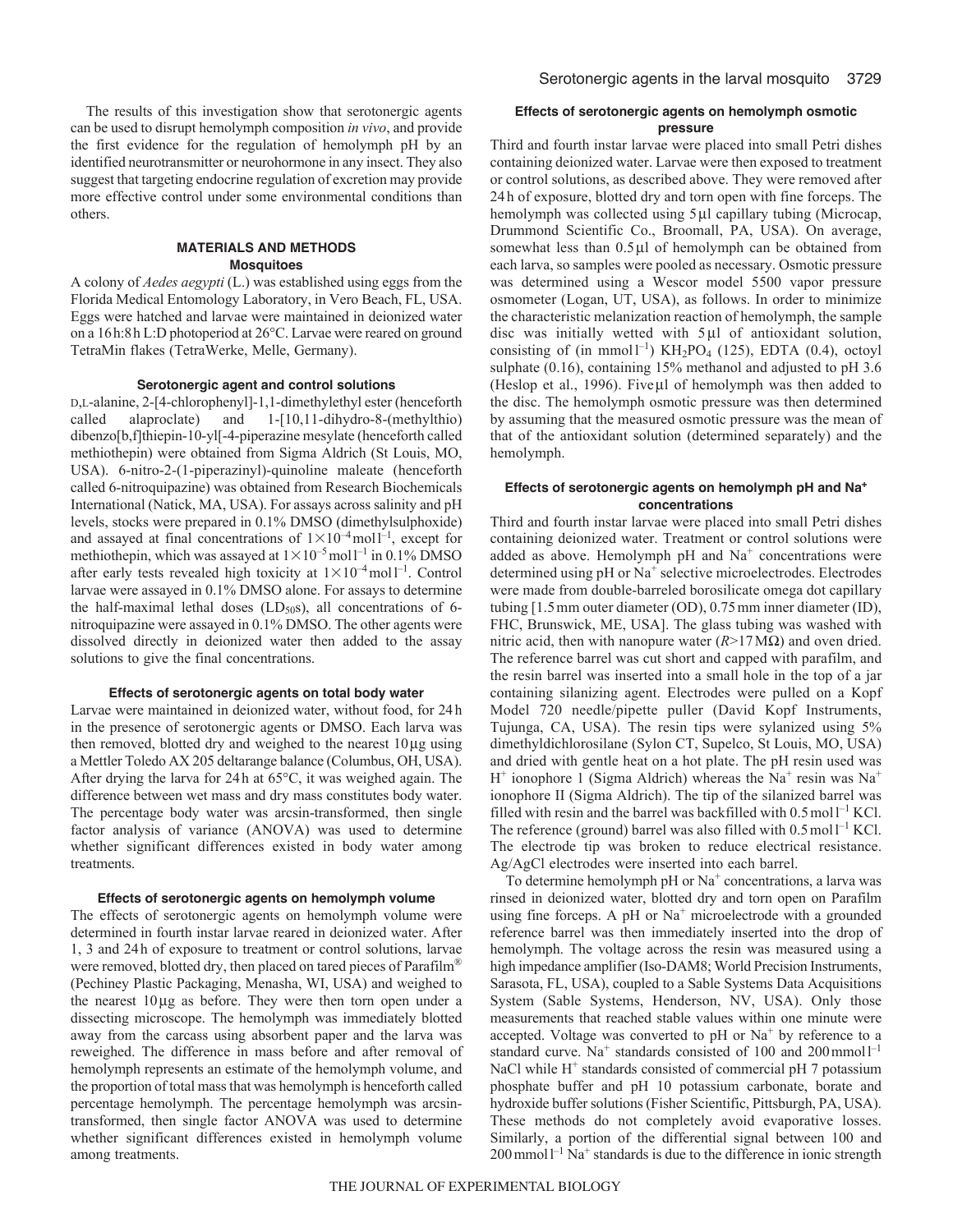# 3730 T. M. Clark and others

of the standards rather than the difference in  $Na<sup>+</sup>$  concentration. Our main objective was comparison among treatments rather than determining absolute values, and thus we would not be surprised at small overestimations of  $Na<sup>+</sup>$  concentrations. However, such biases are likely to be consistent among measurements. Evaporative losses and influences of total ionic strength of standard solutions across ion selective resins should therefore not impinge on the ability to detect differences among treatments.

# **Effects of alaproclate and methiothepin on acid excretion rates**

Acid excretion rates were determined for larvae in media of pH 4, 7 and 11. Rearing solutions (RS) consisted of  $3.5 \text{ g}$ <sup>1-1</sup> NaCl, buffered with  $2.5 \text{mmol}^{-1}$  Hepes and  $2.5 \text{mmol}^{-1}$  Tris. This RS was then adjusted to pH 4, pH 7 and pH 11 using HCl or NaOH, forming RS 4, RS 7 and RS 11, respectively (Clark et al., 2004; Clark et al., 2007). Larvae were assayed at the rearing pH. Fed, acclimated larvae were rinsed twice in fresh RS and then placed individually into 2.0ml of fresh RS. Controls for each replicate of RS 4 and RS 7 consisted of a larva exposed to 0.1% DMSO; the pH of RS 11 was found to change spontaneously, presumably due to uptake of  $CO<sub>2</sub>$  from the atmosphere, and an additional control consisting of 0.1% DMSO in RS 11, without larvae, was performed for these samples. Treatments consisted of alaproclate  $(1 \times 10^{-4} \text{mol l}^{-1})$  in 0.1% DMSO and methiothepin  $(1 \times 10^{-5} \text{mol l}^{-1})$ in 0.1% DMSO. Addition of the agents to the media did not alter pH. After a period of 1–2h, the pH of the solutions was determined. Titration of the RS allowed calculation of the rate of acid excretion under these conditions. The differences in pH changes of the controls and the treatments allowed for the determination of the acid–base excretion rates of the larvae. Wells containing injured larvae, as determined by abnormal swimming behavior, were discarded. 6-nitroquipazine was not tested for effects on acid excretion.

## **Effects of methiothepin on posterior ventriculus (stomach) serotonin receptors**

Methiothepin is known to block Malpighian tubule fluid secretion but its actions on other epithelia are not known. We determined the effects of methiothepin on the characteristic hyperpolarization by serotonin of the posterior midgut transepithelial potential *in vitro* (Clark et al., 1999). Isolated sections of posterior stomach were perfused with symmetrical hemolymph substitute solution (HSS), following procedures modified from Clark et al. (Clark et al., 1999). In brief, glass perfusion pipettes were hand-forged from  $100 \mu l$ capillary tubes (VWR International, West Chester, PA, USA). Inflow and outflow pipettes were connected to a programmable perfusion/withdrawal syringe pump (WPI SP 260P) and perfused at a rate of  $20 \mu l \text{h}^{-1}$  with HSS, in a bath also containing HSS. HSS consisted of the following (in mmol<sup>1-1</sup>): NaCl, 42.5; KCl, 3.0; MgSO<sub>4</sub>, 0.6; CaCl<sub>2</sub>, 5.0; dextrose, 10; succinic acid, 5.0; malic acid, 5.0; Hepes, 5.0; sucrose, 100; L-proline, 5; L-glutamine, 5; Lhistidine,  $5$ ; L-arginine,  $5$ ; L-alanine,  $5$ ; and NaHCO<sub>3</sub>, 10. All salines were adjusted to pH 7.5 using NaOH. An Ag/AgCl electrode was inserted into the outflow pipette, and voltage between ground and lumen collected using a World Precision Instruments Iso-DAM8 high impedance amplifier. The data were digitized and imported into spreadsheets using Sable Systems data acquisition software. Perfused gut preparations were exposed to hemolymph-side methiothepin  $(10^{-6}$  moll<sup>-1</sup>) or control solutions for a minimum of 15min, then serotonin was added to the bath for a final concentration of  $10^{-7}$  mol $1^{-1}$ .

# **Salinity- and pH-dependence of 6-nitroquipazine, alaproclate and methiothepin toxicity**

Two-day-old larvae were transferred in batches of 10 to small Petri dishes containing 4ml of media of appropriate pH or salinity. All drugs are assayed in 0.1% DMSO: 6-nitroquipazine and alaproclate are assayed at  $1 \times 10^{-4}$  moll<sup>-1</sup>, methiothepin at  $1 \times 10^{-5}$  moll<sup>-1</sup>. Controls consisted of 0.1% DMSO. For each drug and control 10 replicates were performed for each of the three environmental conditions of salinity or pH. The pH series consisted of RS4, RS 7 and RS11, described above. The media used in the salinity series consisted of deionized water  $(0g)^{-1}$  sea salt) or artificial sea salt (Instant Ocean, Aquarium Systems, Mentor, OH, USA) at concentrations of 5.25 or 10.5  $g1^{-1}$  sea salt. Larvae were maintained on a 16h:8h L:D photoperiod at 26°C, without food, during experiments. The numbers of surviving larvae were counted at 24h intervals for 72h. Larvae that did not move when disturbed were counted as dead.

## **Determination of LD<sub>50</sub>s**

Mosquito larvae were raised in  $1$  mmol  $1^{-1}$  NaCl solution. Five  $1-3$ day-old larvae were placed into a well containing 1ml of either RS 4, RS 7 or RS 11. Alaproclate and methiothepin were dissolved in deionized water and added to the wells to produce the desired final concentration. Deionized water was added to control wells. 6 nitroquipazine was initially dissolved in DMSO and assayed at the desired final concentration in media containing 0.1% (v/v) DMSO. For 6-nitroquipazine controls, 0.1% DMSO was used. Larvae were maintained on a 16h:8h L:D photoperiod at 26°C, without food, during experiments. The numbers of live, dead and missing mosquitoes (assumed to have been consumed by survivors) were recorded at approximately 24, 48 and 72h following the drug treatment.

#### **RESULTS**

### **Effects of serotonergic agents on percentage body water, percentage hemolymph and hemolymph osmotic pressure**

Serotonergic agents had no effect on percentage body water  $(P>0.2, F=1.59, d.f.=59, arcsin-transformed data)$  or percentage of body mass that is hemolymph  $(P>0.67, F=0.68, d.f.=23, arcsin$ transformed data) (Table1). By contrast, a significant effect on hemolymph osmotic pressure was observed (Table 1) (treatment effects: *F*=5.0, *P*<0.05, row effects: *F*=9.99, *P*<0.001, d.f.  $(total)=44$ , two factor ANOVA) (Table 1). This effect was attributed to a decrease in osmotic pressure in animals exposed to methiothepin.

#### **Effects of serotonergic agents on hemolymph pH**

Hemolymph pH was significantly influenced by treatment (Table1)  $(P<0.002, F=6.28, d.f.=46)$ . This effect was due to an increase in hemolymph pH of 0.2 pH units in animals exposed to alaproclate. Hemolymph pH was not altered in the presence of 6-nitroquipazine or methiothepin (Table1).

## **Effects of serotonergic agents on hemolymph Na+ concentrations**

Serotonergic agents significantly influenced hemolymph Na<sup>+</sup> concentrations. This effect was attributed to a significant decrease in  $Na<sup>+</sup>$  in larvae exposed to 6-nitroquipazine relative to other treatment groups (Table 1) ( $P<0.002$ ,  $F=6.75$ , d.f.=30, single factor ANOVA). In control larvae, hemolymph  $Na<sup>+</sup>$  was measured at  $114.8 \pm 1.72$  mmol<sup>1-1</sup> compared with  $103.1 \pm 0.85$  mmol<sup>1-1</sup> in 6nitroquipazine-treated larvae, a decrease of nearly 10% (Table1).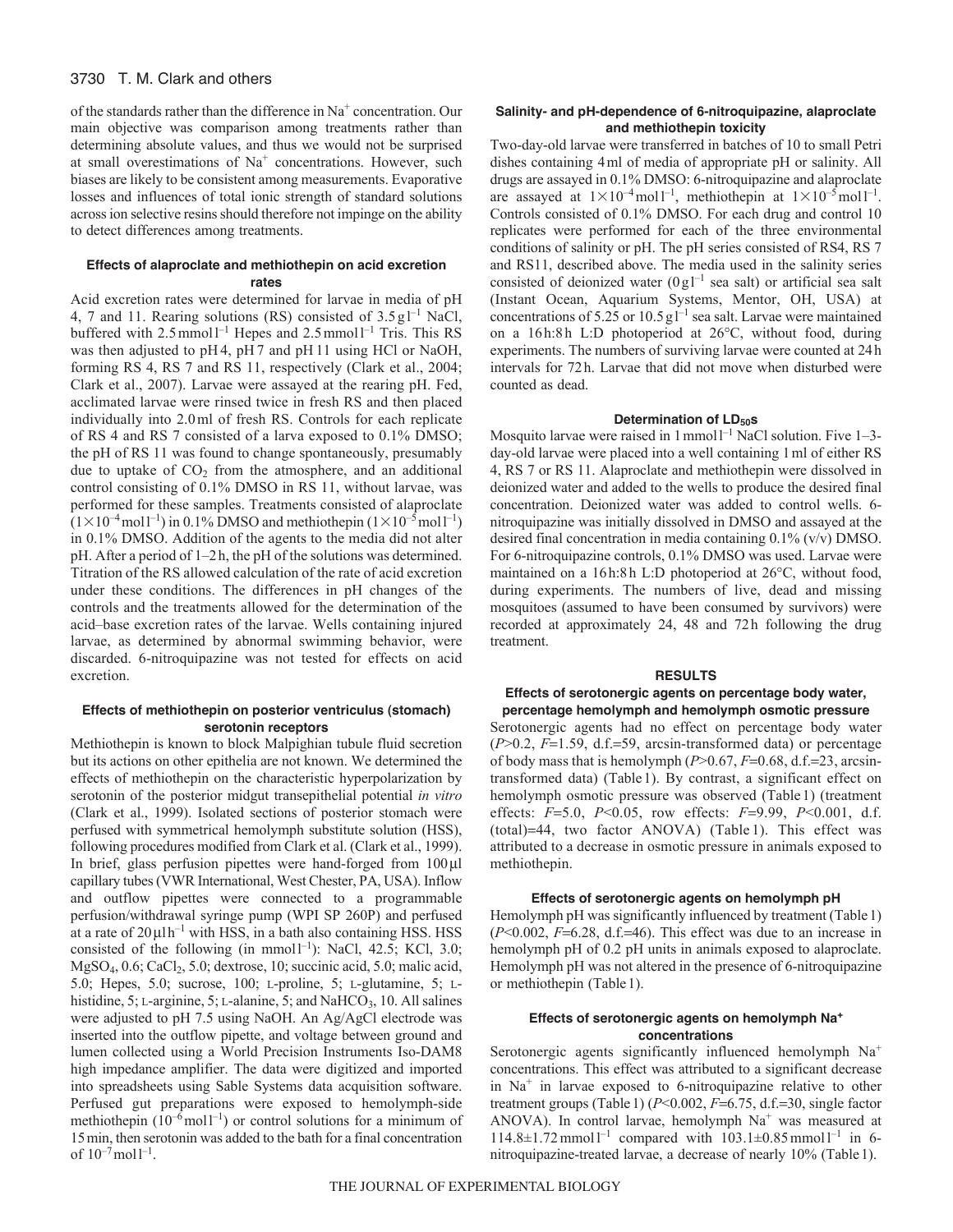|                                                                          | Control             | 6-nitroquipazine    | Alaproclate       | Methiothepin        | <b>Stats</b>       |
|--------------------------------------------------------------------------|---------------------|---------------------|-------------------|---------------------|--------------------|
| Osmotic pressure (mosmol $\vert^{-1}$ )                                  | $329 \pm 9.9$ (11)  | $329 \pm 9.2$ (11)  | $314\pm 13.7(12)$ | $304\pm8.8$ (12)    | P <sub>0.01</sub>  |
| % Body water                                                             | $85\pm0.6(15)$      | $87\pm0.7(15)$      | 85±1.0(15)        | $85\pm1.3(15)$      | P > 0.2            |
| % Hemolymph                                                              | $45\pm4.3(6)$       | $48\pm2.5(5)$       | $50\pm2.4(5)$     | $46.5 \pm 2.1$ (6)  | P > 0.6            |
| Hemolymph pH                                                             | $7.5 \pm 0.04$ (12) | $7.6 \pm 0.03$ (12) | $7.7 \pm 04(11)$  | $7.6 \pm 0.03$ (12) | P <sub>0.002</sub> |
| Hemolymph $Na^+$ (mequiv. $\Box$ )                                       | 115±1.7(8)          | $103 \pm 0.9$ (8)   | $115\pm3.2(7)$    | $111\pm2.3(8)$      | P<0.002            |
| Significant differences are in bold. Values in parentheses are N values. |                     |                     |                   |                     |                    |

Table 1. Effects of serotonergic compounds on hemolymph composition

#### **Effects of alaproclate and methiothepin on acid excretion rates**

The effects of alaproclate and methiothepin on rates of acid excretion were investigated in RS 4, RS 7 and RS 11. Significant effects of treatment on acid–base excretion rates were observed in RS 4 but not in RS 7 and RS 11 (Table2). Larvae in RS 4 were found to produce net base under control conditions (i.e. they alkalized the media) but larvae treated with either alaproclate or methiothepin showed a shift to net acid excretion. Overall acid excretion rates were much greater in alkaline media than in acidic or neutral media in all treatment and control groups. All larvae excreted net acid in pH 11 whereas some larvae excreted base in all other conditions of pH and treatment. Effects of 6-nitroquipazine on acid excretion were not tested.

# **Effects of pH and salinity on the toxicity of serotonergic agents**

Survival of larvae in both the treatment and control groups was influenced by environmental pH and salinity (Figs1 and 2). Twoway ANOVA with replication (Sokal and Rohlff, 1981) showed that survival within pH and salinity was influenced by both treatment and time of exposure (Table3). Survival of controls was similar across salinities. All three agents tested showed toxicity in all salinities, with methiothepin showing the greatest toxicity even though it was assayed at  $0.1 \times$  the concentration of the others. For all ambient salinities, both *P* (treatment) and *P* (time) were highly significant. Interaction terms were only significant in  $10.5 \text{ g}$ <sup> $-1$ </sup> sea salt. In the pH series, survival of controls was reduced in RS 4 compared with RS 7 or RS 11. For all ambient pH values, both *P* (treatment) and *P* (time) were significant, and interaction terms were only significant in pH 11. In RS 4, none of the agents showed toxicity. Instead, the difference among treatments is attributed to enhanced survival in the presence of alaproclate. By contrast, alaproclate was toxic in RS 7 and highly toxic in RS 11 (Fig.3A,B). 6-nitroquipazine and methiothepin showed moderate toxicity at neutral pH and high toxicity in RS 11, with methiothepin again showing the greatest toxicity. We then determined the mortality due to serotonergic agents by subtracting survival at 72h of exposure in the presence of serotonergic agents from survival of controls within each run. No differences were detected in toxicity of any of the agents across salinity (alaproclate: *P*>0.67; 6-nitroquipazine: *P*>0.17, methiothepin: *P*>0.71, two factor ANOVA) (Fig.3A). By contrast, strong pH-dependent effects on survival were detected (alaproclate: *P*<0.00001, 6-nitroquipazine: *P*<0.0001, methiothepin: *P*<0.0001; single factor ANOVA across pH values) (Fig.3B).

#### **LD50s**

LD<sub>50</sub>s were strongly influenced by ambient pH. For 6-nitroquipazine at the highest concentration tested,  $1 \times 10^{-3}$  moll<sup>-1</sup>, survival after 48h in RS 4 was 78%, in RS 7 64% and in RS 11 24%. Alaproclate showed no toxicity in acidic media (92% survival) but 82% and 100% mortality in neutral and alkaline media, respectively, at the highest concentration tested,  $1 \times 10^{-3}$  moll<sup>-1</sup>. Similarly, in the presence of  $1 \times 10^{-3}$  moll<sup>-1</sup> methiothepin in acidic media survival was 75% whereas no survival was observed at this concentration in neutral and alkaline media. All three agents thus showed greatest toxicity in alkaline media and lowest in acidic media (Fig.4). A comparison of mortality in control solutions (deionized water in alaproclate and methiothepin assays, 0.1% DMSO in quipazine assays) revealed that the presence of DMSO did not influence survival in RS 4 (*P*>0.15) or RS 11 (*P*>0.80) but increased mortality in RS 7 (*P*<0.05).

## **Effects of methiothepin on stimulation of posterior ventriculus (stomach) by serotonin**

Methiothepin  $(1 \times 10^{-6} \text{ mol} \text{ } 1^{-1})$  was found to prevent the characteristic hyperpolarization of the transepithelial potential of the posterior ventriculus caused by serotonin  $(1 \times 10^{-7} \text{mol}^{-1})$ (Fig.5).

#### **DISCUSSION**

In insects, the actions of alaproclate and 6-nitroquipazine have not been established, and the receptor specificity of methiothepin is unknown. Until this information is available it is not known conclusively that the observed actions of these drugs are mediated by their effects on serotonin pathways. Nevertheless, with no evidence to the contrary, with strong evidence for regulation of midgut, salivary gland and Malpighian tubule ion transport pathways by serotonin (Clark and Bradley, 1996; Clark and Bradley, 1997; Clark et al., 1999; Onken et al., 2004; Onken et al., 2008) and disruption of hemolymph composition by serotonergic agents (present work), we will assume for the present discussion that the observed effects of these agents are due to interactions with serotonin receptors or reuptake transporters, as they are in vertebrates.

The results of this study demonstrate toxicity of serotonergic compounds *in vivo* but suggest that serotonergic agents may provide

Table 2. Effects of serotonergic compounds on acid excretion rates in  $\mu$ molg<sup>-1</sup> h<sup>-1</sup>

| рH | Control               | Alaproclate          | Methiothepin          |          |
|----|-----------------------|----------------------|-----------------------|----------|
|    | $-1.4\pm0.56$ (2/10)  | $1.1 \pm 0.72$ (4/7) | $1.5\pm0.61(7/9)$     | P<0.005  |
|    | $1.2 \pm 0.84$ (8/10) | $0.4\pm0.63(8/10)$   | $1.1 \pm 0.33$ (9/10) | P > 0.65 |
|    | $5.1 \pm 0.66$ (9/9)  | $6.5 \pm 0.67$ (9/9) | $5.1 \pm 0.50$ (9/9)  | P > 0.2  |

Significant differences are in bold. Values in parentheses are (first number/second number) = (number of larvae excreting net acid/total number of larvae sampled).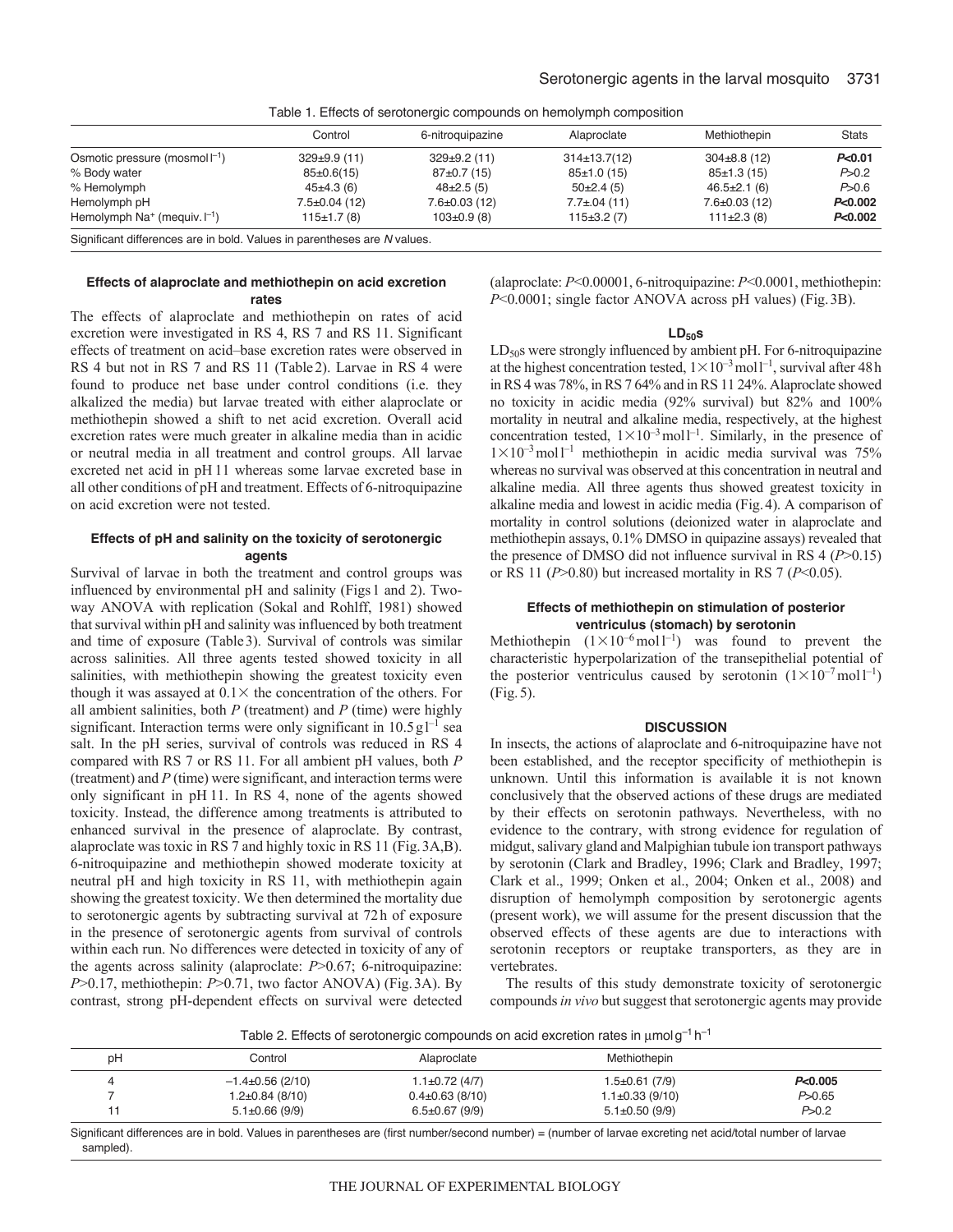



Fig. 1. The effects of serotonergic agents on percentage survival over time in media differing in salinity. Serotonergic agents are assayed in (A)  $0 g l^{-1}$ , (B)  $5.25 \text{ g}$  |<sup>-1</sup> and (C)  $10.5 \text{ g}$  |<sup>-1</sup> artificial sea salt. 6-nitroquipazine and alaproclate are assayed at a concentration of  $1 \times 10^{-4}$  mol  $1^{-1}$ ; methiothepin at  $1 \times 10^{-5}$  mol  $I^{-1}$ . All treatment and control groups contained 0.1% DMSO (dimethylsulphoxide). *N*10 (methiothepin) or *N*15 (control, 6 nitroquipazine, alaproclate) replicates, each replicate consisting of 10 larvae. Data are presented as means  $\pm$  s.e.m.

As predicted, serotonergic agents proved toxic to larval mosquitoes,

Data are presented as means  $\pm$  s.e.m.

effective control under some environmental conditions and not others. The agents tested showed negligible toxicity in acidic conditions, and toxicity was relatively low in neutral conditions, suggesting that they would provide little control in the habitats normally experienced by the larvae of this species. Serotonergic pathways thus may not prove to be viable stand-alone targets for insecticides in larval mosquitoes. However, it remains possible that disruption of serotonergic pathways could potentiate the actions of insecticides targeting other systems. For example, inhibition of excretion using serotonin receptor antagonists could reduce clearance rates of established pesticides, leading to lower  $LD_{50}$ s and thus safer and more effective control.

disrupted hemolymph composition *in vivo*, and their toxicity was influenced by ambient water chemistry. The results provide support for regulation of hemolymph composition by serotonin and, in addition, establish a novel experimental method for analysis of this regulation. The three agents have distinct effects on hemolymph composition, consistent with different mechanisms of action. Details of the results were unexpected, however, and highlight the complex physiology of serotonin in this animal. For example, hemolymph  $Na<sup>+</sup>$ and osmotic pressure were altered yet no salinity-dependent toxicity was observed whereas only one agent significantly altered hemolymph pH yet all three caused pH-dependent mortality. How do we reconcile

(C) pH 11 rearing solution. 6-nitroquipazine and alaproclate are assayed at  $1 \times 10^{-4}$  mol  $1^{-1}$ ; methiothepin at  $1 \times 10^{-5}$  mol  $1^{-1}$ . Controls consisted of 0.1% DMSO (dimethylsulphoxide). *N*=10 replicates, each consisting of 10 larvae.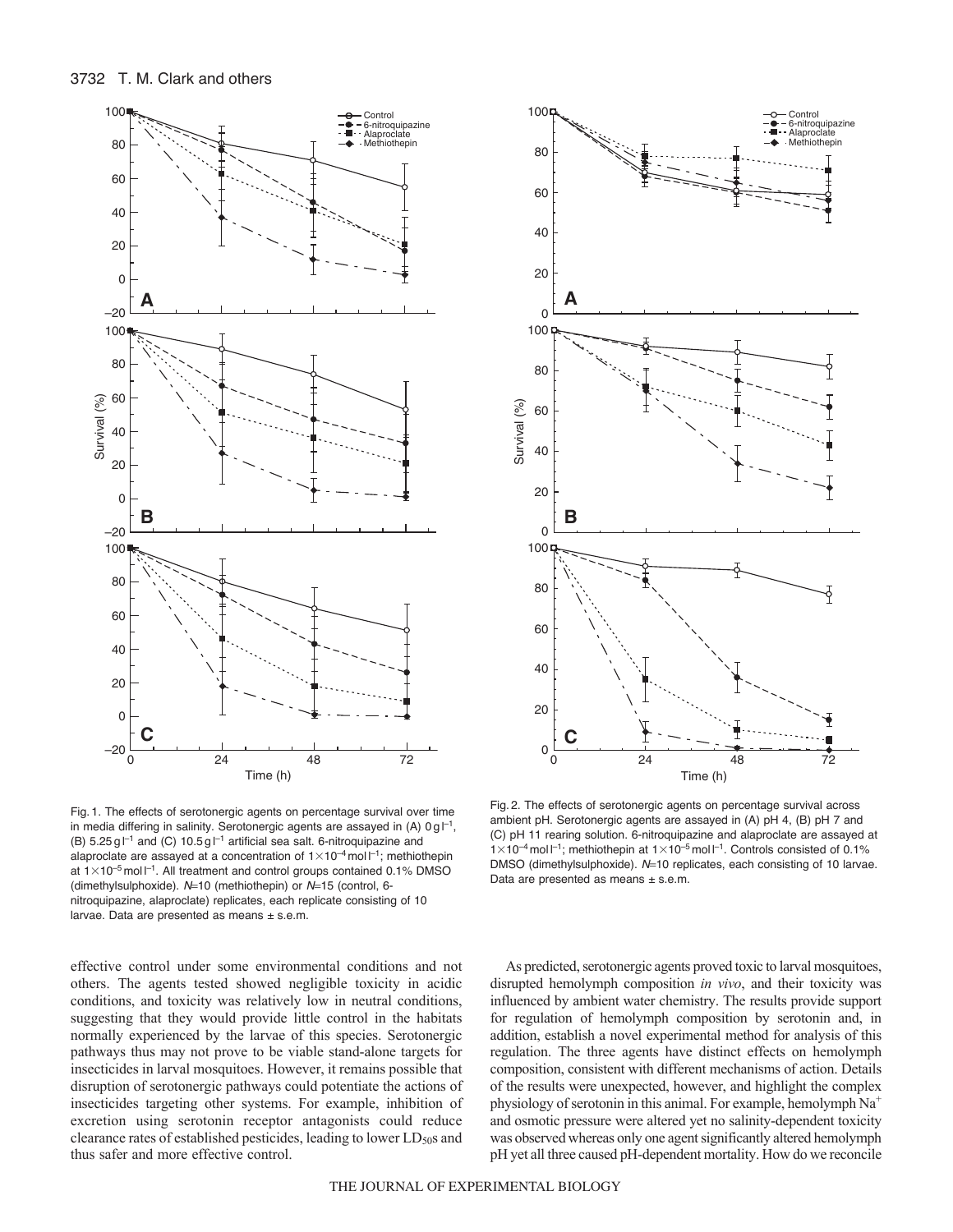Table 3. Analysis of the effects of treatment and exposure time of controls and serotonergic agents 6-nitroquipazine, alaproclate and methiothepin for each ambient salinity and pH

| Medium                                | Source of variety | Probability | F-values |
|---------------------------------------|-------------------|-------------|----------|
| Salinity $0 \text{ g}$ $^{-1}$        | Treatment         | ≤ 0.001     | 37.38    |
|                                       | Time              | ≤ 0.001     | 50.77    |
|                                       | Interaction       | n.s.        | 1.92     |
| Salinity 5.25 g $\Gamma$ <sup>1</sup> | Treatment         | $\le 0.001$ | 30.29    |
|                                       | Time              | ≤ 0.001     | 24.66    |
|                                       | Interaction       | n.s.        | 0.69     |
| Salinity $10.5$ g $l^{-1}$            | Treatment         | $\le 0.001$ | 49.28    |
|                                       | Time              | ≤ 0.001     | 45.99    |
|                                       | Interaction       | < 0.05      | 2.27     |
| pH 4                                  | Treatment         | < 0.05      | 3.53     |
|                                       | Time              | < 0.01      | 5.11     |
|                                       | Interaction       | n.s.        | 0.28     |
| pH 7                                  | Treatment         | $\le 0.001$ | 24.69    |
|                                       | Time              | ≤ 0.001     | 17.38    |
|                                       | Interaction       | n.S.        | 1.54     |
| pH 11                                 | Treatment         | ≤ 0.001     | 160.29   |
|                                       | Time              | ≤ 0.001     | 97.01    |
|                                       | Interaction       | < 0.001     | 8.33     |
| Significant differences are in bold.  |                   |             |          |

this discrepancy? Possible explanations include: (A) serotonin may play a more important role in acid–base balance than in ionic homeostasis. (B) Ionic homeostasis may be more resistant to disruption due to greater redundancy in homeostatic pathways. (C) Larvae may have a greater ability to tolerate disruption of hemolymph ionic composition than acid–base balance. The agents chosen may by coincidence all disrupt acid–base tolerance, and other agents that have not yet been tested may prove to have salinity-dependent effects.

## **What do the results tell us about the role of serotonin in regulation of hemolymph pH?**

It is surprising to us that agents with different and opposing mechanisms of action would show similar pH-dependent effects, each characterized by minimal toxicity in acidic conditions and greatest toxicity in alkaline conditions. The effects of alaproclate appear easiest to interpret. As a SSRI, actions of alaproclate are likely to mimic global release of serotonin into the hemolymph, stimulating all serotonin-regulated peripheral tissues. Larval *A. aegypti* survive in media ranging from pH 4 to pH 11, regulate hemolymph pH across this entire pH range during chronic exposures and survive abrupt transfer from pH11 to pH4, or *vice versa*, without apparent ill effect (Clark et al., 2004). The mechanisms involved in hemolymph pH homeostasis must be very flexible and highly regulated to maintain hemolymph composition in the face of such large and rapid changes in ambient pH. Ventilatory responses do not appear to play an important role in aquatic insect acid–base homeostasis, although they are involved in recovery from exercise in the locust (Cooper, 1994; Phillips et al., 1994; Harrison, 2001). Epithelial acid–base excretion rates thus appear to be rapidly adjusted by homeostatic mechanisms, and neural or endocrine control of acid–base excretion rates appears likely. However, no signaling molecule has ever been implicated in regulation of hemolymph pH in any insect. Alaproclate stimulates acid excretion, causing alkalization of hemolymph. It is non-toxic in acidic media but is toxic in neutral and alkaline media, and toxicity increases with ambient pH. Stimulation of acid excretion is not expected to be deleterious in highly acidic media, as homeostatic mechanisms of acid clearance have presumably already been activated under these conditions. Indeed, the observed increase in survival in



Fig. 3. The toxicity of serotonergic agents across salinities (A) and ambient pH (B). The toxicity of each agent was determined from the data presented in Figs 1 and 2, by subtracting the percentage mortality observed in controls at 72 h from the percentage mortality of each treatment group at 72 h. No significant effect of salinity was observed for any agent whereas all three agents showed significant pH-dependent mortality. Data are presented as means ± s.e.m.

RS 4 in the presence of alaproclate is consistent with stimulation of acid clearance. By contrast, inappropriate stimulation of acid excretion by larvae in neutral or alkaline water is expected to compromise acid–base homeostasis, increasing mortality. It remains necessary to measure serotonin levels in response to alaproclate, and under different conditions of ambient pH, to establish the role of serotonin in hemolymph acid–base homeostasis. However, this is the strongest evidence to date for regulation of hemolymph pH by any identified hormone or neurotransmitter in any insect.

How might alaproclate exert its actions on hemolymph pH? Onken et al. have demonstrated that serotonin stimulates acid–base transport by the anterior stomach region of the midgut *in vitro* (Onken et al., 2008). The function of this stimulation is assumed to be maintenance of optimal conditions for digestion and absorption of nutrients rather than regulation of hemolymph acid–base homeostasis (Berenbaum, 1980; Clark, 1999; Onken et al., 2008). This interpretation is supported by the present study. Assuming transepithelial acid–base transport, stimulation of midgut alkalinization by serotonin would lead to acidification of the hemolymph rather than the alkalization observed in response to alaproclate. Serotonin thus appears to also stimulate acid clearance elsewhere, counteracting the effects on hemolymph pH of its stimulation of midgut alkalization. Serotonin is known to strongly stimulate Malpighian tubule fluid and ion secretion rates (Clark and Bradley, 1996; Clark and Bradley, 1997). Larvae chronically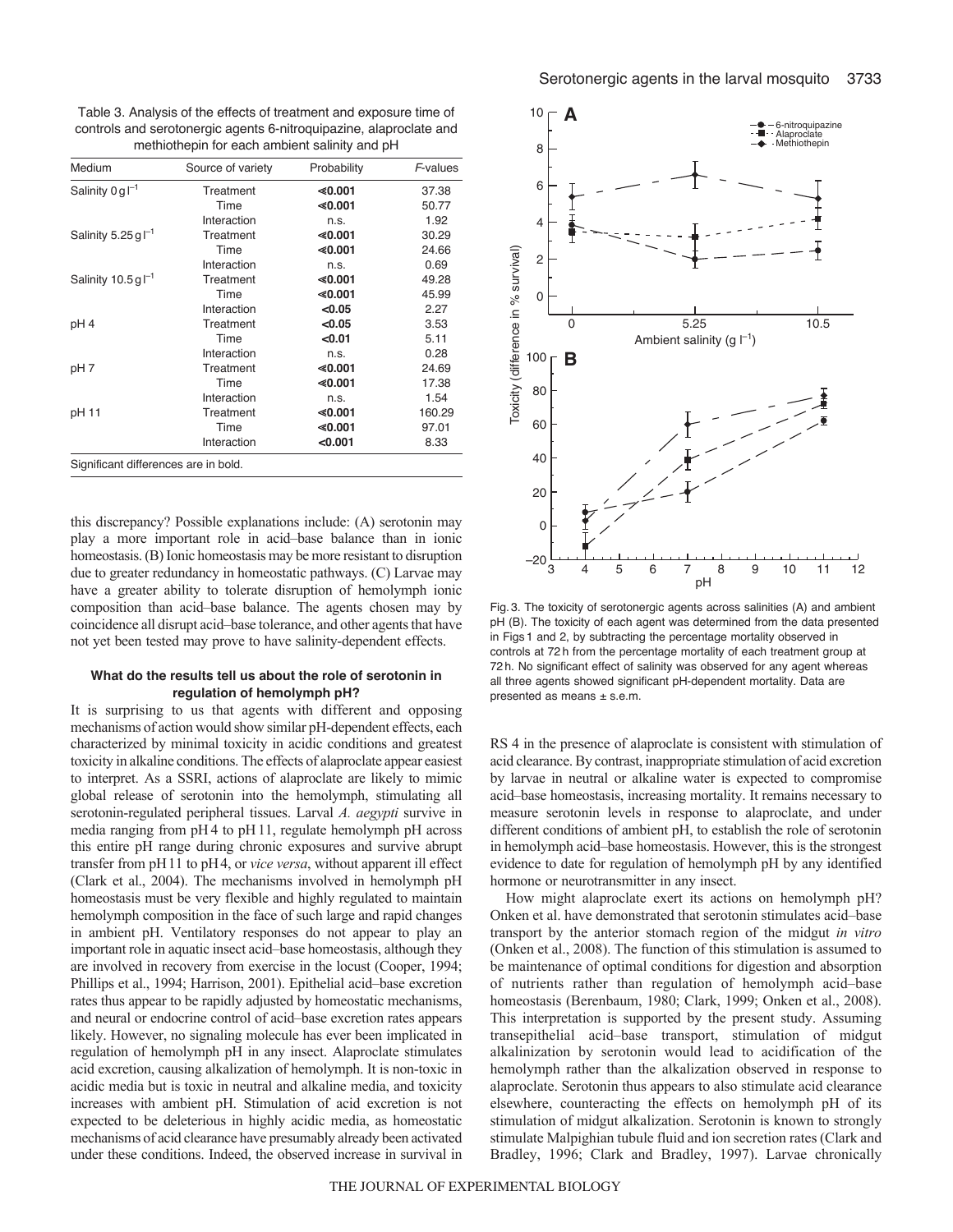

Fig. 4. Concentration dependence of the toxicity of (A) 6-nitroquipazine, (B) alaproclate, and (C) methiothepin. Survival of larvae during 48 h exposures are shown. Control groups (no drug) are not shown due to the low toxicity of the lowest concentrations tested. Data are presented as means  $\pm$  s.e.m.

exposed to acidic media show greatly increased drinking and excretion rates, and their Malpighian tubules show large increases in mitochondrial luminosity, suggesting greatly increased energy demands under these conditions (Clark et al., 2007). Petzel et al. (Petzel et al., 1999) found that cAMP stimulates acid excretion by the Malpighian tubules, and Cady and Hagedorn (Cady and Hagedorn, 1998; Cady and Hagedorn, 1999) found that serotonin stimulates cAMP levels, in Malpighian tubules of adult *Aedes*. Together, the studies of Cady and Hagedorn (Cady and Hagedorn, 1998; Cady and Hagedorn, 1999) and Petzel et al. (Petzel et al., 1999) suggest that serotonin may stimulate acid excretion by Malpighian tubules of adult *Aedes*. We therefore hypothesize that serotonin regulates hemolymph pH in larval *Aedes* primarily by



Fig. 5. Methiothepin blocks the effects of serotonin on the transepithelial potential (TEP) of the posterior midgut. Methiothepin (open symbols;  $1 \times 10^{-6}$  mol  $I^{-1}$ ) or control solution (closed symbols) was added at the first arrow and serotonin ( $1\times10^{-7}$  mol  $1^{-1}$ ) was added to all preparations at the second arrow. *N* (methiothepin)=7; *N* (control)=6. Data are presented as means  $\pm$  s.e.m.

stimulating Malpighian tubule secretion rates, leading to increased acid clearance. If serotonin is acting as a neurotransmitter under these conditions, it may thus coordinate the actions of the midgut and Malpighian tubules in larval *Aedes* as it does in *Rhodnius*, despite the apparently different stimuli leading to its release and its apparently distinct roles in the two systems (i.e. clearance of a NaCl and volume load in *Rhodnius* and stimulation of midgut alkalization and clearance of an  $H^+$  and volume load from the hemolymph in larval *Aedes*). It is not yet known whether serotonin also acts on the larval rectum, although serotonin receptors are found on the adult hindgut (Lee and Pietrantonio, 2003). If it does, regulation of rectal transport by serotonin could also be involved in acid–base homeostasis.

# **Effects of 6-nitroquipazine and methiothepin on hemolymph composition**

Whereas the actions of alaproclate are consistent with the regulation of hemolymph pH by serotonin, the actions of 6-nitroquipazine and methiothepin are more difficult to interpret. Each has actions on hemolymph composition distinct from those of alaproclate, and from each other, and yet they show similar pH-dependent and salinityindependent toxicity. Unlike alaproclate, the SSRI 6-nitroquipazine did not significantly influence hemolymph pH. Instead, it decreased hemolymph Na<sup>+</sup> concentrations, although no effect on hemolymph osmotic pressure or volume was observed. It may thus stimulate exchange of hemolymph  $Na<sup>+</sup>$  for another solute. Perhaps alaproclate and 6-nitroquipazine act upon distinct serotonin transporters or differ in their specificity for serotonin transporters or have distinct dosagedependent effects. An analysis of the effects of these agents on hemolymph serotonin levels will help to answer these questions.

Methiothepin, a known antagonist of Malpighian tubule (Clark and Bradley, 1997) and midgut (present study) serotonin receptors, had no effect on hemolymph  $Na^+$ , percentage body water, percentage hemolymph or  $H<sup>+</sup>$  but decreased hemolymph osmotic pressure. It also proved to be the most toxic of the agents tested. The transepithelial potential of posterior midgut responds to serotonin. Does stimulation of the posterior midgut by serotonin play a role in hemolymph alkalinization by stimulating transepithelial acid transport into the lumen? The serotonin receptors of the posterior stomach are completely blocked by methiothepin, suggesting either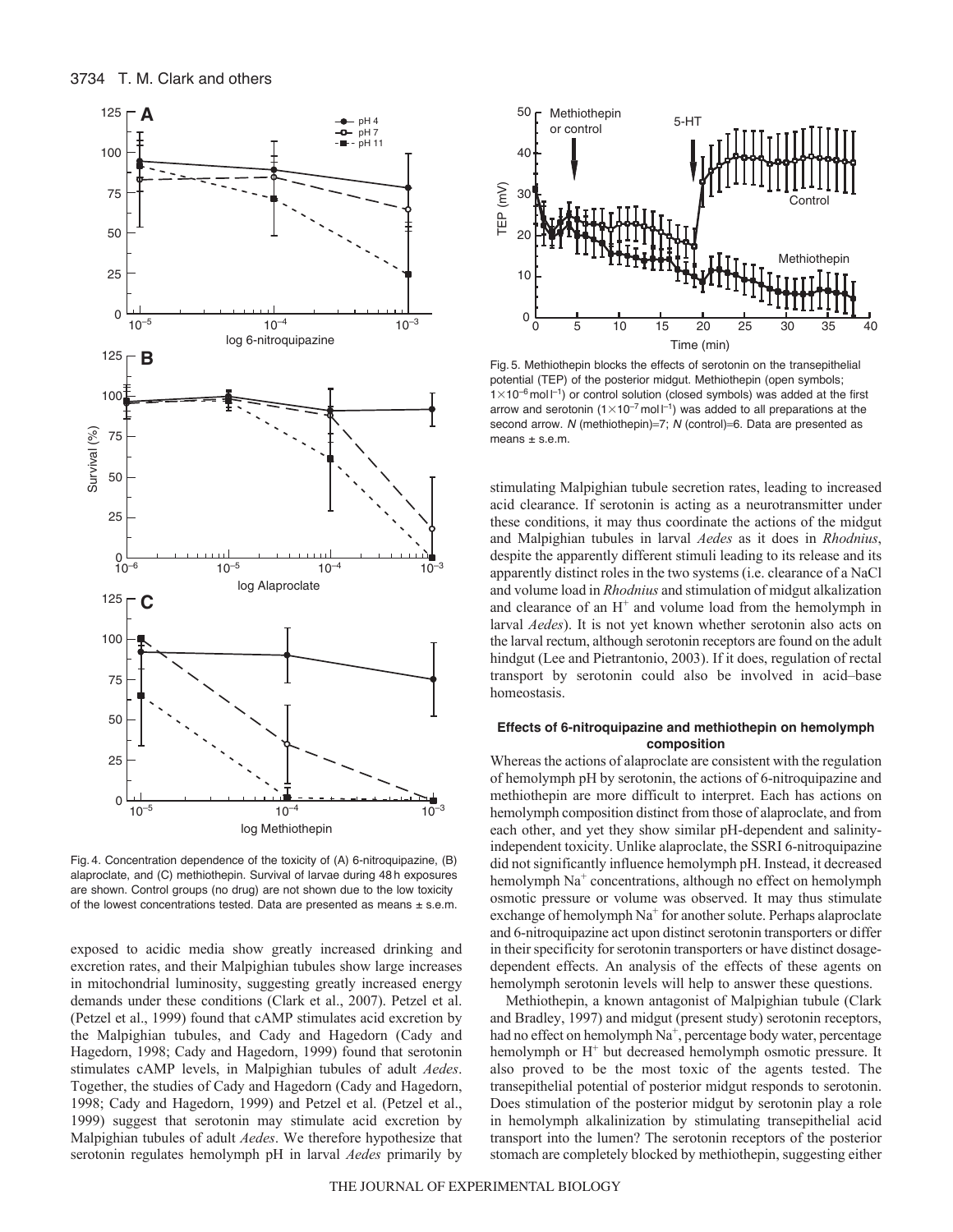a single receptor type or non-specific actions of methiothepin on multiple serotonin receptors. Methiothepin also acts on Malpighian tubule serotonin receptors (Clark and Bradley, 1997). The location and function of other peripheral receptors antagonized by methiothepin are not yet known.

The specific cause of the pH-dependent toxicity, and the effects of these compounds on hemolymph composition, must remain speculative until the pharmacology and distributions of serotonin transporters and serotonin receptor types on the epithelial organs of the larval mosquito are better known.

#### **How do the responses of larval mosquitoes to increased acidity compare with their responses to increased salinity?**

It is somewhat surprising to find minimal salinity-dependent toxicity of the agents tested, as Clark and Bradley (Clark and Bradley, 1997) found that hemolymph serotonin levels were increased in response to elevated salinity (20% seawater *vs* 2% seawater). Unlike the study by Clark and Bradley (Clark and Bradley, 1997), all animals tested in the present study were initially hatched in deionized water, and it is possible that circulating serotonin levels were near zero under these conditions. If so, reuptake inhibitors and receptor antagonists would be expected to show minimal effects as there would be no serotonin to block. However, the animals were subsequently exposed to different salt concentrations for 72h, sufficient time to trigger release of serotonin, yet minimal salinity-dependent toxicity was observed. Furthermore, the agents proved toxic in deionized water, implying that serotonin was present under these conditions (assuming the actions were due to interference with serotonin pathways). It is possible that the relative changes in circulating serotonin levels in response to salinity are insignificant in the presence of the high doses of pharmacological agents used.

There is a direct mechanistic link between ionic and acid–base homeostasis, due to ubiquitous  $Na^{+}/H^{+}$  and  $Cl^{-}/HCO_{3}^{-}$  exchangers (Stobbart, 1971). In many aquatic animals, uptake of  $Na<sup>+</sup>$  from dilute media is driven by  $H^+$  gradients (Goss et al., 1995), and death in acidic media is ultimately caused by failure of  $Na<sup>+</sup>$ , rather than  $H<sup>+</sup>$ , homeostasis (Havas et al., 1981; Vangenechen et al., 1989). Similarly, in many animals, including larval *A. aegypti*, acclimation to decreased salinity is accompanied by alkalosis while acclimation to increased salinity often occurs with acidosis (Truchot, 1987; Donini et al., 2007). In this situation, disturbances of extracellular acid–base status in response to salinity changes may occur that are secondary to cellular processes such as cell volume regulation, which often involve  $Na^+/H^+$ or Cl<sup>-</sup>/HCO<sub>3</sub><sup>-</sup> exchange (Truchot, 1987). Both elevated salinity and acidic media are known to stimulate drinking rates by larval mosquitoes (Clements, 2000; Clark et al., 2007). Increased drinking rates with elevated salinity are thought to be a mechanism to increase ionic clearance rates. According to this hypothesis, the Malpighian tubules can only excrete ions when the opposing electrochemical gradient is below a maximal value. By increasing drinking rates, the urine volume is increased but its concentration is decreased, leading to greater ion excretion rates (Clements, 2000). A similar explanation may hold for acid excretion. Peripheral release of serotonin may be a generalized response to increased fluid ingestion rates leading to the elimination of fluid loads and maintenance of body volume, resembling its role in volume regulation by *Rhodnius.* Additional regulatory mechanisms and signals may then fine-tune the excreted fluid in response to specific challenges. Alternatively, excretion rates may be stimulated due to acid or ionic loads, leading to a volume deficit that is corrected by drinking. The specific trigger for release of serotonin is thus unclear but may be relevant during both acidic and elevated salinity challenges.

Larvae in acidic media (pH 4) were found to excrete net base whereas those in neutral or alkaline (pH11) media excreted net acid. Excretion of net base by larvae in pH 4 media requires an excretory product such as ammonia (protonated to  $NH_4^+$  at  $pK_b=4.75$ ). The observed excretion of net acid by larvae in alkaline media is consistent with the acidic rectum observed under these conditions (Clark et al., 2007). Excretion of  $CO<sub>2</sub>$  at a constant rate across salinities would result in apparently greater rates of acid excretion at increased alkalinity, because at  $pH 7$  much of the released  $H_2CO_3$  would dissociate to form H<sup>+</sup> and HCO<sub>3</sub><sup>-</sup> (pKa<sub>1</sub>=6.36) whereas at pH11 CO<sub>3</sub><sup>2-</sup> would be formed ( $pKa_2=10.25$ ) and two H<sup>+</sup> ions released. Ammonium ion would also contribute to acidification in pH 11 media.

In summary, the data presented here demonstrate that serotonergic agents can be used to manipulate hemolymph composition of larval mosquitoes *in vivo*. The serotonin-selective reuptake inhibitor alaproclate increased rates of acid excretion, causing hemolymph alkalosis in neutral media and increasing survival in acidic media. These data suggest that a major role of peripheral serotonin in larval mosquitoes may be stimulation of acid excretion contributing to regulation of hemolymph pH. This regulatory pathway may contribute to the tolerance of larval mosquitoes for acidic media and thus the range of habitats that they can exploit. These data also demonstrate for the first time that pharmacological disruption of regulatory control of excretory function can kill a significant insect pest. Further experimentation is necessary in order to more fully understand the mechanisms of pH-dependent toxicity of these pharmacological agents, and the role of serotonin in hemolymph ion and acid–base balance. In particular, the distributions and pharmacology of serotonin receptors in the alimentary and excretory systems, the effects of ambient pH on serotonin release *in vivo*, the effects of alaproclate and 6-nitroquipazine on serotonin uptake and hemolymph serotonin concentrations, and the effects of serotonin on Malpighian tubule and rectal  $H^+$  excretion must be determined.

The authors thank two anonymous reviewers for numerous thoughtful and helpful comments that have contributed to the final version of this article.

#### **REFERENCES**

- **Barrett, F. M., Orchard, I. and Tebrugge, V.** (1993). Characteristics of serotonininduced cyclic AMP elevation in the integument and anterior midgut of the bloodfeeding bug, *Rhodnius prolixus*. *J. Insect Physiol*. **39**, 581-587.
- **Berenbaum, M.R.** (1980). Adaptive significance of midgut pH in larval Lepidoptera. *Am. Nat*. **115**, 138-146.
- **Cady, C. and Hagedorn, H. H.** (1998). The effect of putative diuretic factors on *in vivo* urine production in the mosquito, *Aedes aegypti*. *J. Insect Physiol*. **45**, 21-29.
- **Cady, C. and Hagedorn, H. H.** (1999). Effects of putative diuretic factors on intracellular second messenger levels in the Malpighian tubules of *Aedes aegypti*. *J. Insect Physiol*. **45**, 327-337.
- **Clark, T. M. and Bradley, T. J.** (1996). Stimulation of Malpighian tubules from larval *Aedes aegypti* by secretagogues. *J. Insect Physiol*. **42**, 593-602.
- **Clark, T. M. and Bradley, T. J.** (1997). Malpighian tubules of larval *Aedes aegypti* are hormonally stimulated by 5-hydroxytryptamine in response to increased salinity. *Arch. Insect Biochem. Physiol*. **34**, 123-141.
- **Clark, T. M., Koch, A. and Moffett, D. F.** (1999). The anterior and posterior stomach regions of larval *Aedes aegypti* midgut: regional specialization of ion transport and stimulation by 5-hydroxytryptamine. *J. Exp. Biol.* **202**, 247-252.
- **Clark, T. M., Flis, B. J. and Remold, S. K.** (2004). pH tolerances and regulatory abilities of freshwater and euryhaline Aedine mosquito larvae. *J. Exp. Biol.* **227**, 2297-2304.
- **Clark, T. M., Vieira, M. A. L., Huegel, K. L., Flury, D. and Carper, M.** (2007). Strategies for regulation of hemolymph pH in acidic and alkaline water by the larval mosquito *Aedes aegypti* (L.) (Diptera; Culicidae). *J. Exp. Biol.* **210**, 4359-4367.
- **Classen. K., Göthert, M. and Schlicker, E.** (1984). Effects of DU 24565 (6 nitroquipazine) on serotonergic and noradrenergic neurons of the rat brain and
- comparison with the effects of quipazine. *Arch. Pharmacol*. **326**, 198-202. **Clements, A. N.** (2000). *The Biology of Mosquitoes. Volume* 1*, Development, Nutrition, and Reproduction*. UK: CABI Publishing.
- **Cooper, P. D.** (1994). Mechanisms of hemolymph acid-base regulation in aquatic insects. *Physiol. Zool*. **67**, 29-53.
- **Donini, A., Gaidu, M. P., Strasberg, D. R. and O'Donnell, M. J.** (2007). Changing salinity induces alterations in hemolymph ion concentrations and Na<sup>+</sup> and Cl<sup>-</sup> transport kinetics of the anal papillae in the larval mosquito, *Aedes aegypti*. *J. Exp. Biol.* **210**, 983-992.